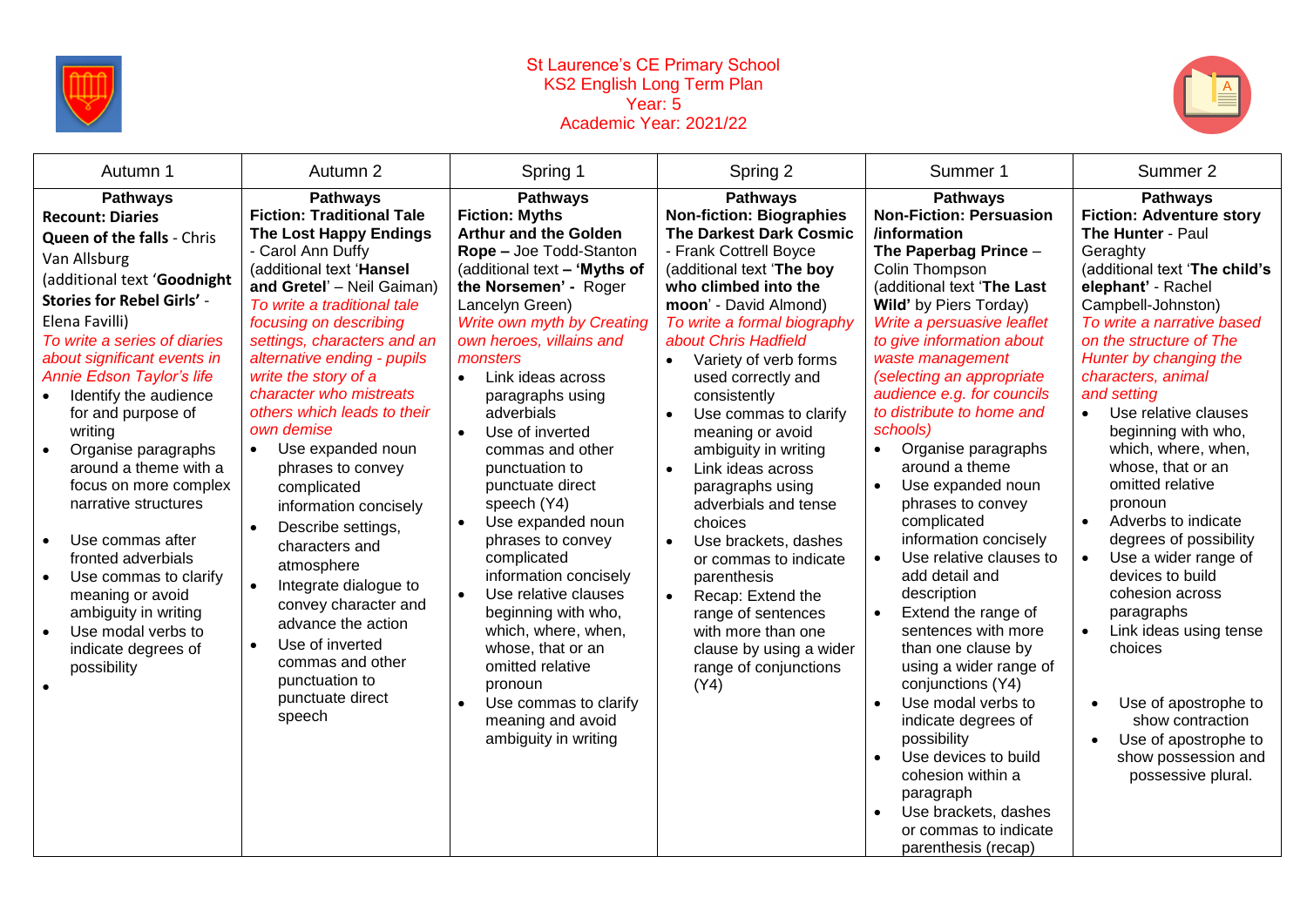

## St Laurence's CE Primary School KS2 English Long Term Plan Year: 5 Academic Year: 2021/22



| <b>Other Writing</b><br><b>Opportunities</b><br><b>Non-Fiction:</b><br>Newspaper Report.<br>The Battle of<br><b>Marathon</b><br>Children write a<br>newspaper report on<br>The battle.<br><b>Direct and indirect</b><br>speech.<br><b>Modal verbs</b> | <b>Other Writing</b><br><b>Opportunities</b><br><b>Fiction: Myths</b><br>Theseus and the<br><b>Minotaur</b><br>Rewrite the story in own<br>words.<br>Link ideas across<br>$\bullet$<br>paragraphs using<br>adverbials<br>Use of inverted<br>$\bullet$<br>commas and other<br>punctuation to<br>punctuate direct<br>speech (Y4)<br>Use expanded noun<br>$\bullet$<br>phrases to convey<br>complicated<br>information concisely<br>Use relative clauses<br>beginning with who,<br>which, where, when,<br>whose, that or an<br>omitted relative<br>pronoun<br>Use commas to clarify<br>meaning and avoid<br>ambiguity in writing | <b>Other Writing</b><br><b>Opportunities</b><br><b>Narrative poetry</b><br>The Highwayman - Alfred<br><b>Noyes</b><br>Write additional verse/s to<br>change the ending of the<br>story - give it a happy<br>ending.<br>Use relative clauses<br>$\bullet$<br>beginning with who,<br>which, where, whose,<br>that or an omitted<br>relative pronoun<br>Identify and use a<br>$\bullet$<br>range of adverbial<br>phrases. | <b>Other Writing</b><br><b>Opportunities</b><br><b>Fiction: Suspense stories</b><br><b>Hobnail - Crystal Arbogast</b><br>Write a story which creates<br>suspense and has a twist<br>at the end.<br>Use expanded noun<br>$\bullet$<br>phrases to convey<br>complicated<br>information concisely<br>Describe settings,<br>$\bullet$<br>characters and<br>atmosphere<br>Use relative clauses<br>$\bullet$<br>beginning with who,<br>which, where, whose,<br>that or an omitted<br>relative pronoun<br>Use punctuation at Y4<br>standard correctly (full<br>stops, capital letters,<br>exclamation marks,<br>question marks,<br>commas in a list,<br>commas after fronted<br>adverbials,<br>apostrophes and<br>possession) | <b>Other Writing</b><br><b>Opportunities</b><br>Poetry: World War II<br>poems<br>Write poems based on the<br>blitz.<br>Use expanded noun<br>$\bullet$<br>phrases to convey<br>complicated<br>information concisely<br>Use figurative language<br>$\bullet$<br><b>Non-Fiction: Persuasive</b><br><b>Posters</b><br>Create own WWII style<br>propaganda posters.<br>• Modal Verbs | <b>Other Writing</b><br><b>Opportunities</b><br><b>Non-Fiction: Balanced</b><br><b>Argument</b><br>Kensuke's Kingdom -<br>Michael Morpurgo<br>Write a balanced Argument<br>for/against sailing around<br>the world<br>Organise paragraphs<br>$\bullet$<br>around a theme<br>Use modal verbs to<br>$\bullet$<br>indicate degrees of<br>possibility<br>Use devices to build<br>cohesion within a<br>paragraph<br>Link ideas across<br>$\bullet$<br>paragraphs using<br>adverbials<br>Use brackets, dashes<br>or commas to indicate<br>parenthesis (recap)<br><b>Focussed Objectives</b><br>following gap analysis |
|-------------------------------------------------------------------------------------------------------------------------------------------------------------------------------------------------------------------------------------------------------|-------------------------------------------------------------------------------------------------------------------------------------------------------------------------------------------------------------------------------------------------------------------------------------------------------------------------------------------------------------------------------------------------------------------------------------------------------------------------------------------------------------------------------------------------------------------------------------------------------------------------------|------------------------------------------------------------------------------------------------------------------------------------------------------------------------------------------------------------------------------------------------------------------------------------------------------------------------------------------------------------------------------------------------------------------------|------------------------------------------------------------------------------------------------------------------------------------------------------------------------------------------------------------------------------------------------------------------------------------------------------------------------------------------------------------------------------------------------------------------------------------------------------------------------------------------------------------------------------------------------------------------------------------------------------------------------------------------------------------------------------------------------------------------------|---------------------------------------------------------------------------------------------------------------------------------------------------------------------------------------------------------------------------------------------------------------------------------------------------------------------------------------------------------------------------------|-----------------------------------------------------------------------------------------------------------------------------------------------------------------------------------------------------------------------------------------------------------------------------------------------------------------------------------------------------------------------------------------------------------------------------------------------------------------------------------------------------------------------------------------------------------------------------------------------------------------|
| <b>Cross-Curricular Links</b><br>Science: Properties and<br>changes of materials<br><b>History: Ancient Greece</b>                                                                                                                                    | <b>Cross-Curricular Links</b><br>History: Ancient Greece -<br>Myths                                                                                                                                                                                                                                                                                                                                                                                                                                                                                                                                                           | <b>Cross-Curricular Links</b><br>History: Anglo-Saxons<br><b>Geography: Settlements,</b><br>Land use and cities<br>compared with rural areas,<br>UK towns and cities                                                                                                                                                                                                                                                   | <b>Cross-Curricular Links</b><br>Science: Earth & Space<br>Geography: Earth -<br>Latitude Longitude Equator<br>Time zones Hemispheres<br>Tropics of<br>Cancer/Capricorn                                                                                                                                                                                                                                                                                                                                                                                                                                                                                                                                                | <b>Cross-Curricular Links</b><br><b>History: WWII</b><br><b>Science: Animals including</b><br>humans (humans<br>development to old age)<br>Geography: A region in<br>North America (The Great<br>Lakes and Niagara) Can<br>you plan the route for<br>Annie's tour?                                                                                                              | <b>Cross-Curricular Links</b><br>Science: Living things and<br>their habitats - life cycles                                                                                                                                                                                                                                                                                                                                                                                                                                                                                                                     |